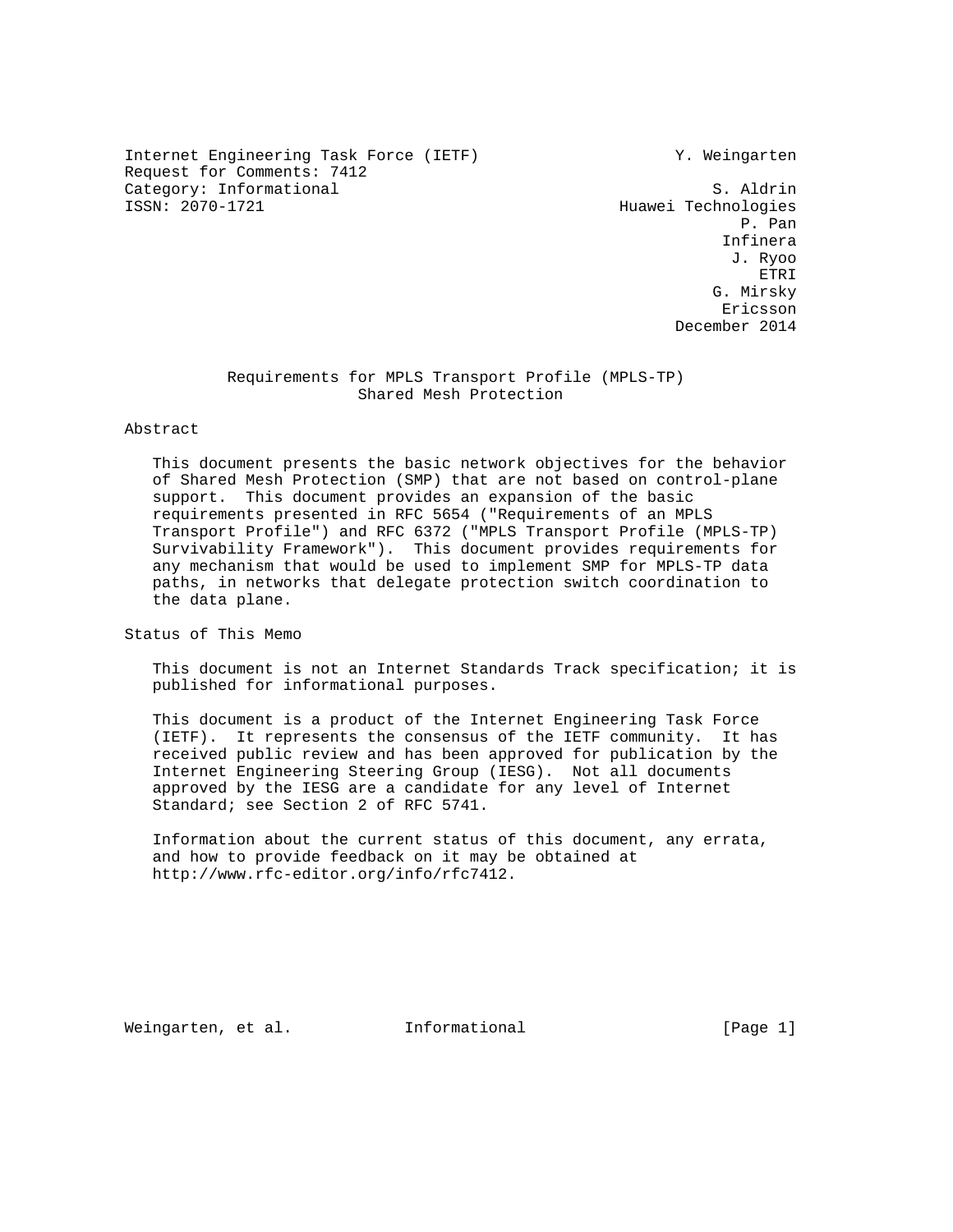## Copyright Notice

 Copyright (c) 2014 IETF Trust and the persons identified as the document authors. All rights reserved.

 This document is subject to BCP 78 and the IETF Trust's Legal Provisions Relating to IETF Documents

 (http://trustee.ietf.org/license-info) in effect on the date of publication of this document. Please review these documents carefully, as they describe your rights and restrictions with respect to this document. Code Components extracted from this document must include Simplified BSD License text as described in Section 4.e of the Trust Legal Provisions and are provided without warranty as described in the Simplified BSD License.

### Table of Contents

|              | 3. Shared Mesh Protection Reference Model 4        |
|--------------|----------------------------------------------------|
|              |                                                    |
|              |                                                    |
|              |                                                    |
|              |                                                    |
|              |                                                    |
|              |                                                    |
|              |                                                    |
|              | 5.1. Resource Reservation and Coordination 9       |
|              | 5.1.1. Checking Resource Availability for Multiple |
|              |                                                    |
|              |                                                    |
|              |                                                    |
|              |                                                    |
|              |                                                    |
|              |                                                    |
|              | 5.5. Protection Switching Time 11                  |
|              |                                                    |
|              | 5.7. Communication Channel and Fate-Sharing 12     |
| რ.           |                                                    |
|              |                                                    |
| $\mathsf{R}$ |                                                    |
|              |                                                    |
|              |                                                    |
|              |                                                    |
|              |                                                    |

Weingarten, et al. Informational [Page 2]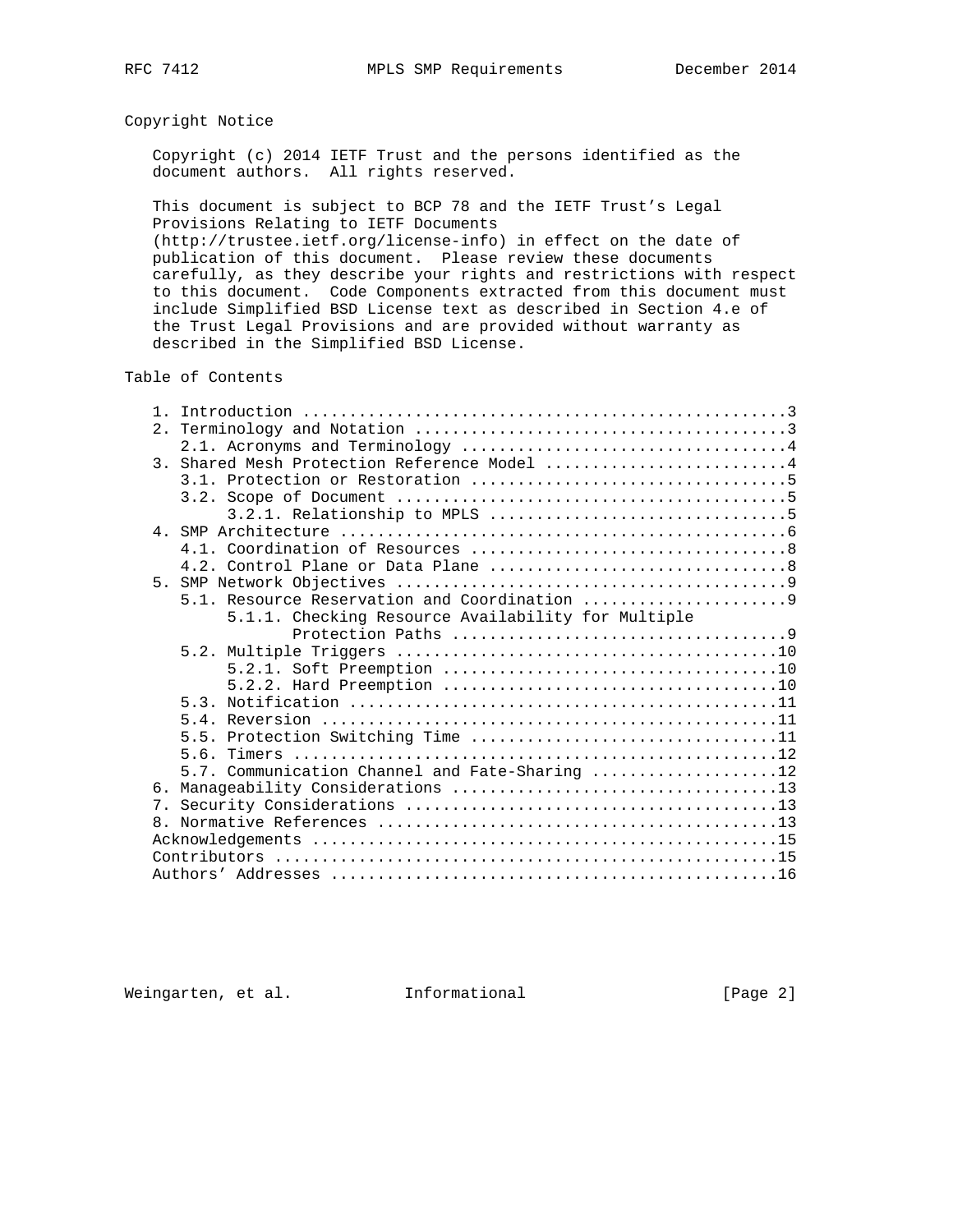## 1. Introduction

 The MPLS Transport Profile (MPLS-TP) is described in [RFC5921]. [RFC6372] provides a survivability framework for MPLS-TP and is the foundation for this document.

 Terminology for recovery of connectivity in networks is provided in [RFC4427] and includes the concept of surviving network faults (survivability) through the use of re-established connections (restoration) and switching of traffic to pre-established backup paths (protection). MPLS provides control-plane tools to support various survivability schemes, some of which are identified in [RFC4426]. In addition, recent efforts in the IETF have started providing for data-plane tools to address aspects of data protection. In particular, [RFC6378] and [RFC7271] define a set of triggers and coordination protocols for 1:1 and 1+1 linear protection of point-to point paths.

 When considering a full-mesh network and the protection of different paths that traverse the mesh, it is possible to provide an acceptable level of protection while conserving the amount of protection resources needed to protect the different data paths. As pointed out in [RFC6372] and [RFC4427], applying 1+1 protection requires that resources are allocated for use by both the working and protection paths. Applying 1:1 protection requires that the same resources are allocated but allows the resources of the protection path to be utilized for preemptible extra traffic. Extending this to 1:n or m:n protection allows the resources of the protection path to be shared in the protection of several working paths. However, 1:n or m:n protection architecture is limited by the restriction that all of the n+1 or m+n paths must have the same endpoints. m:n protection architecture provides m protection paths to protect n working paths, where m or n can be 1.

 This document provides requirements for any mechanism that would be used to implement SMP for MPLS-TP data paths, in networks that delegate protection switch coordination to the data plane.

#### 2. Terminology and Notation

 The key words "MUST", "MUST NOT", "REQUIRED", "SHALL", "SHALL NOT", "SHOULD", "SHOULD NOT", "RECOMMENDED", "MAY", and "OPTIONAL" in this document are to be interpreted as described in [RFC2119].

 Although this document is not a protocol specification, the use of this language clarifies the instructions to protocol designers producing solutions that satisfy the requirements set out in this document.

Weingarten, et al. 1nformational 1999 [Page 3]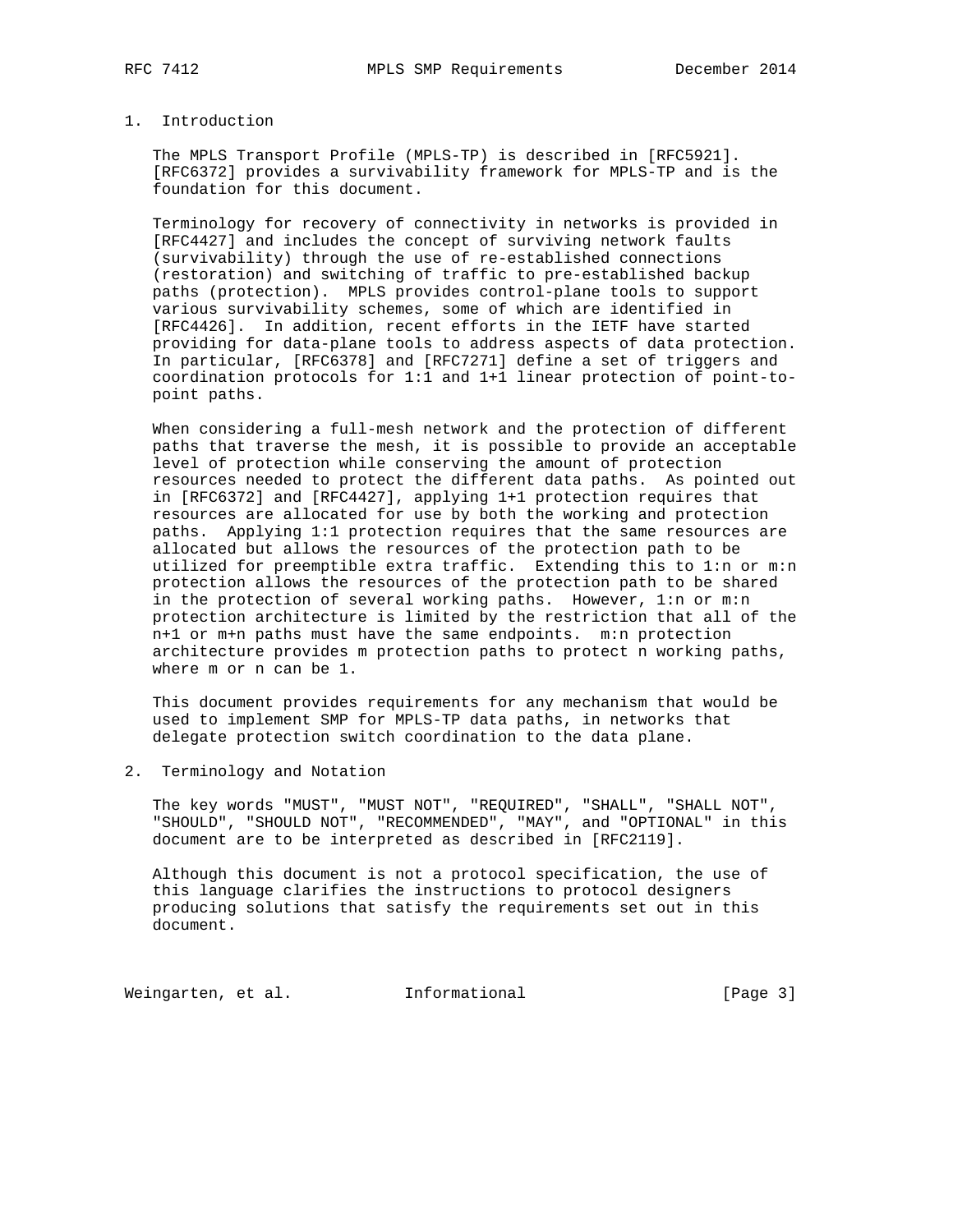The terminology used in this document is based on the terminology defined in the MPLS-TP Survivability Framework document [RFC6372], which in turn is based on [RFC4427].

2.1. Acronyms and Terminology

This document uses the following acronyms:

 LSP Label Switched Path SLA Service Level Agreement SMP Shared Mesh Protection SRLG Shared Risk Link Group

This document defines the following term:

 SMP Protection Group: the set of different protection paths that share a common segment.

3. Shared Mesh Protection Reference Model

 As described in [RFC6372], SMP supports the sharing of protection resources, while providing protection for multiple working paths that need not have common endpoints and do not share common points of failure. Note that some protection resources may be shared, while some others may not be. An example of data paths that employ SMP is shown in Figure 1. It shows two working paths -- <ABCDE> and <VWXYZ> -- that are protected employing 1:1 linear protection by protection paths <APQRE> and <VPQRZ>, respectively. The two protection paths that traverse segment <PQR> share the protection resources on this segment.



Figure 1: Basic SMP Architecture

Weingarten, et al. 1nformational 1999 [Page 4]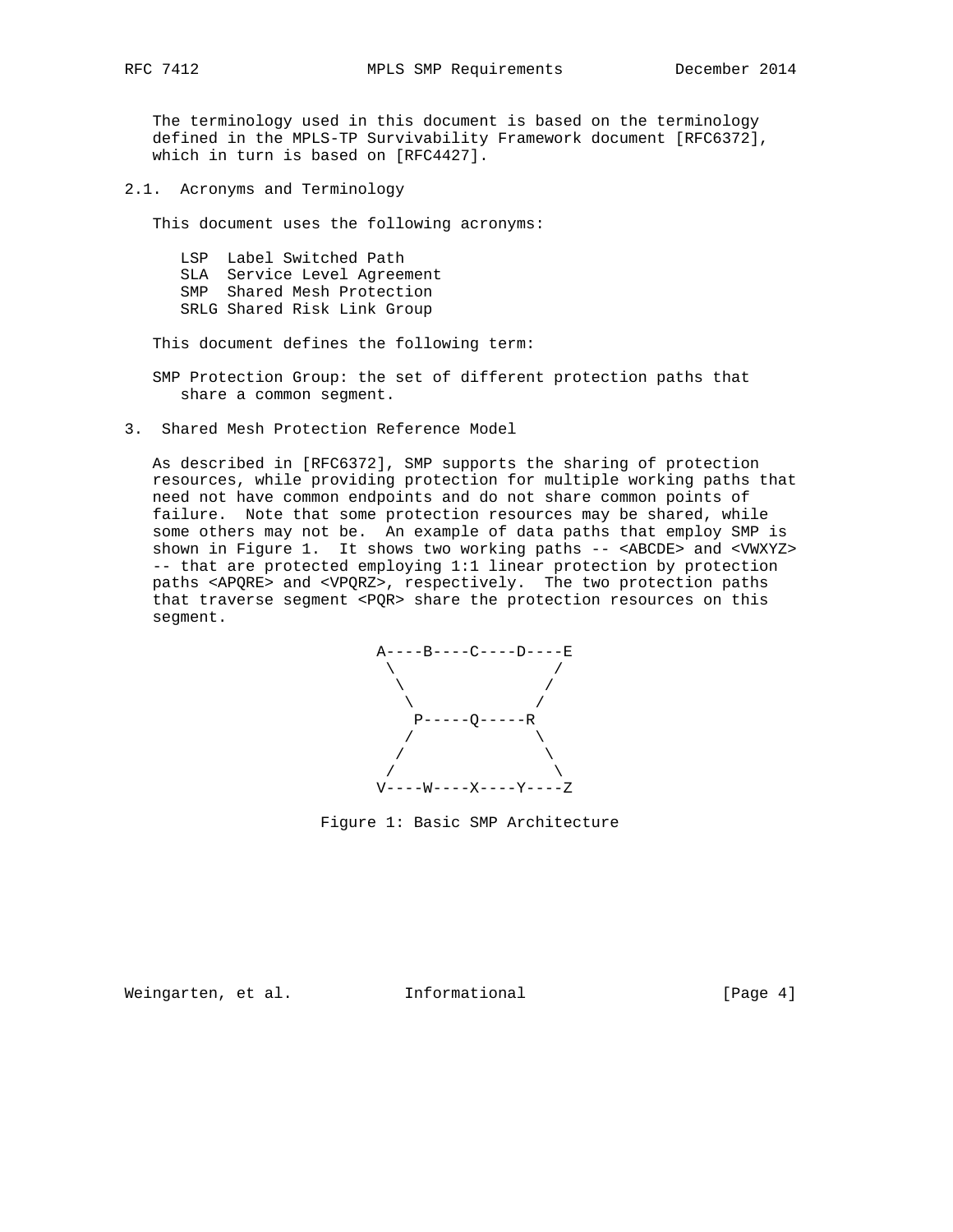# 3.1. Protection or Restoration

 [RFC6372], based upon the definitions in [RFC4427], differentiates between "protection" and "restoration", depending on the dynamism of the resource allocation. The same distinction is used in [RFC3945], [RFC4426], and [RFC4428].

 This document also uses the same distinction between protection and restoration as the distinction stated in [RFC6372].

#### 3.2. Scope of Document

 [RFC5654] establishes that MPLS-TP SHOULD support shared protection (Requirement 68) and that MPLS-TP MUST support sharing of protection resources (Requirement 69). This document presents the network objectives and a framework for applying SMP within an MPLS network, without the use of control-plane protocols. Although there are existing control-plane solutions for SMP within MPLS, a data-plane solution is required for networks that do not employ a full control plane operation for some reason (e.g., service provider preferences or limitations) or require service restoration faster than is achievable with control-plane mechanisms.

 The network objectives will also address possible additional restrictions on the behavior of SMP in networks that delegate protection switching for resiliency to the data plane. Definitions of logic and specific protocol messaging are out of scope for this document.

# 3.2.1. Relationship to MPLS

 While some of the restrictions presented by this document originate from the properties of transport networks, nothing prevents the information presented here from being applied to MPLS networks outside the scope of the Transport Profile of MPLS.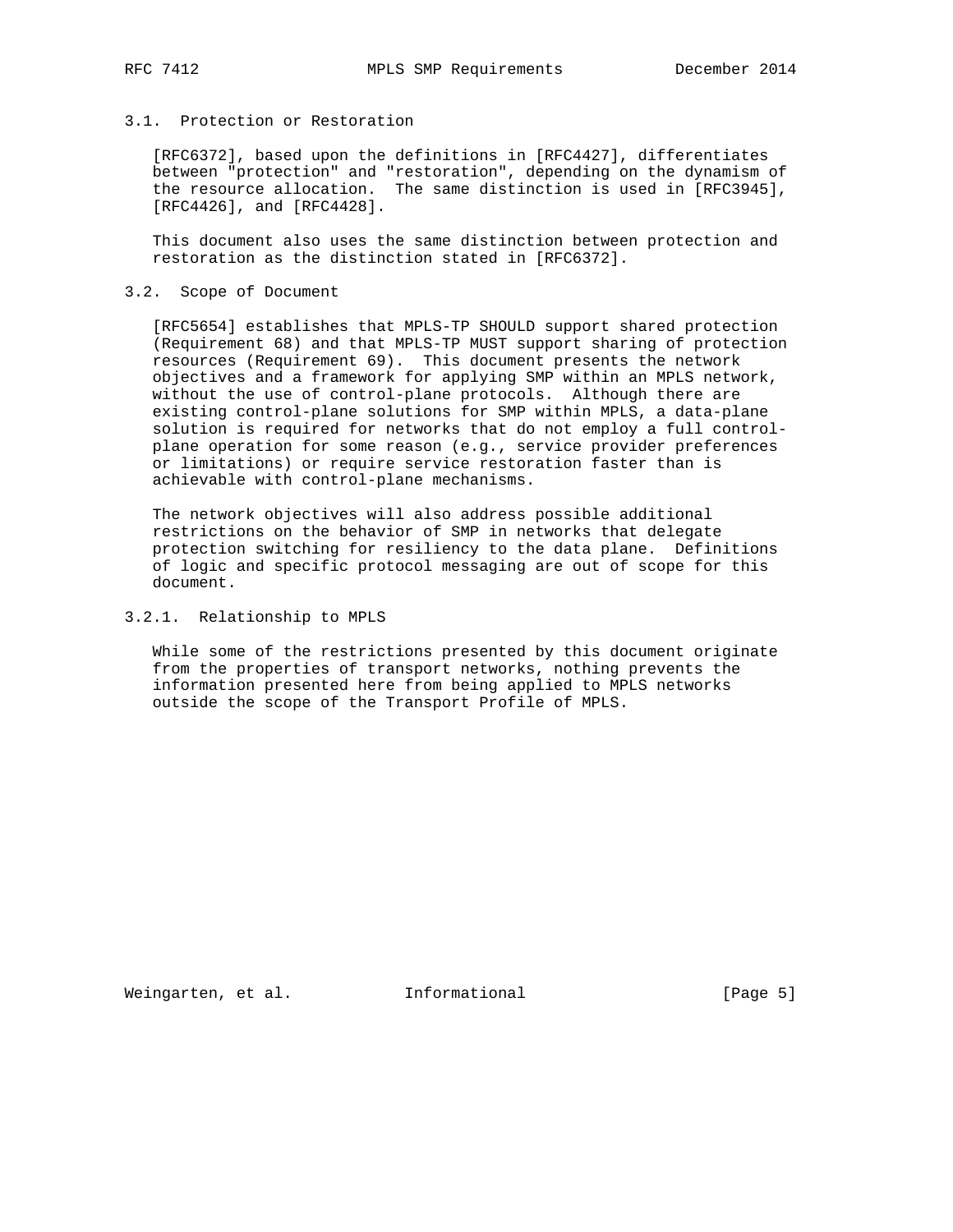# 4. SMP Architecture

 Figure 1 shows a very basic configuration of working and protection paths that may employ SMP. We may consider a slightly more complex configuration, such as the one in Figure 2 in order to illustrate characteristics of a mesh network that implements SMP.



Figure 2: Example of a Larger SMP Architecture

 Consider the network presented in Figure 2. There are five working paths:

- <ABCDE>
- <MDEN>
- $<$  FGH $>$
- <JKL>
- <VWXYZ>

Each of these has a corresponding protection path:

- <APQRE> (p1)
- <MSTN> (p2)
- $-$  <FPQH> (p3)
- <JRSL> (p4)
- <VPQRSTZ> (p5)

Weingarten, et al. 1nformational 1999 [Page 6]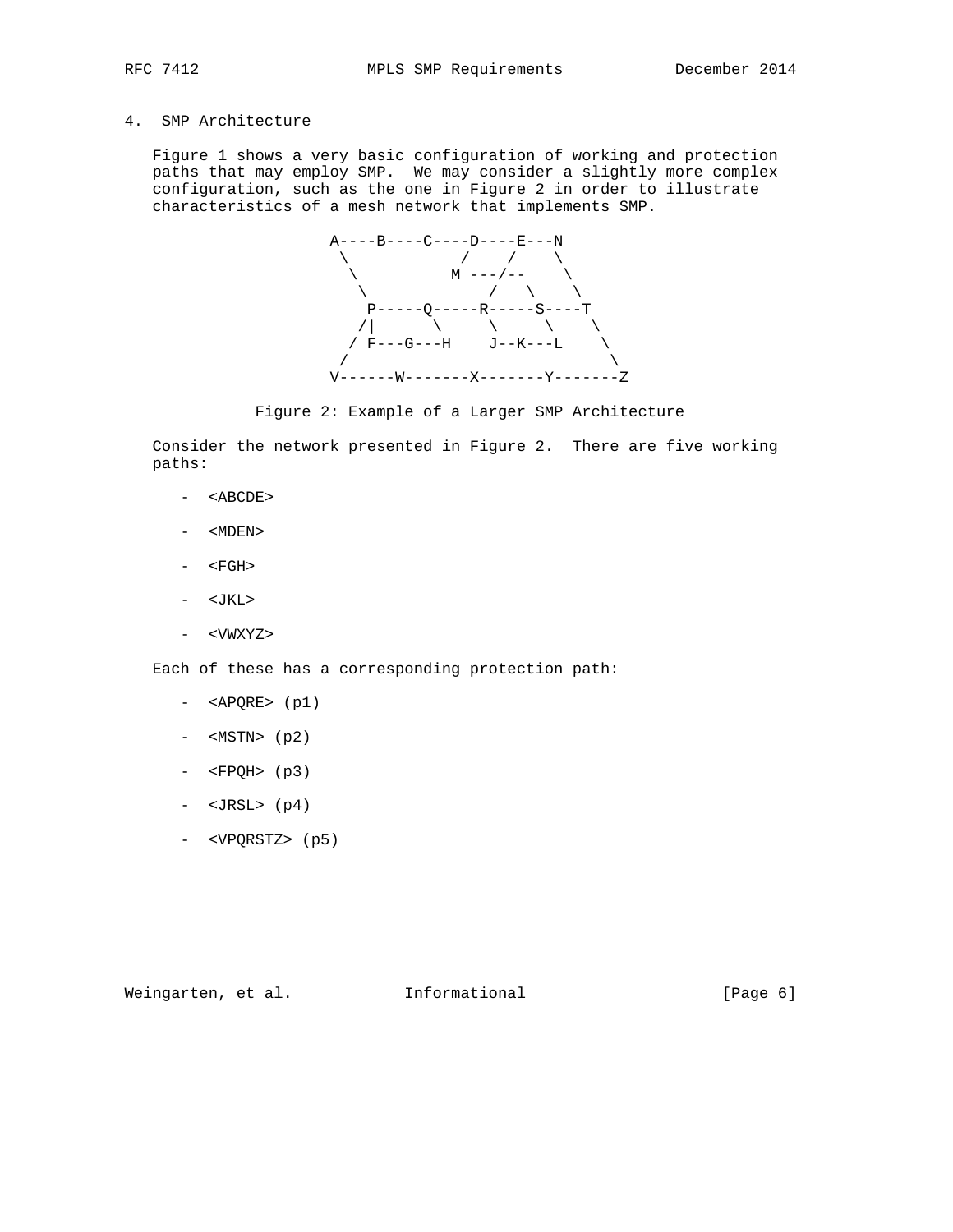The following segments are shared by two or more of the protection paths  $-$  <PQ> is shared by p1, p3, and p5; <QR> is shared by p1 and p5; <RS> is shared by p4 and p5; and <ST> is shared by p2 and p5. In Figure 2, we have the following SMP Protection Groups --  $\{p1, p3, p5\}$ for  $PQ$ ,  ${p1, p5}$  for  $QR$ ,  ${p4, p5}$  for  $RRS$ , and  ${p2, p5}$ for <ST>.

 We assume that the available protection resources for these shared segments are not sufficient to support the complete traffic capacity of the respective working paths that may use the protection paths. We can further observe that with a method of coordinating sharing and preemption, there are no co-routing constraints on shared components at the segment level.

 The use of preemption in the network is typically a business or policy decision such that when protection resources are contested, priority can be applied to determine which parties utilize the protection resources.

 As opposed to the case of simple linear protection, where the relationship between the working and protection paths is defined and the resources for the protection path are fully dedicated, the protection path in the case of SMP consists of segments that are used for the protection of the related working path and also segments that are shared with other protection paths such that typically the protection resources are oversubscribed to support working paths that do not share common points of failure. What is required is a preemption mechanism to implement business priority when multiple failure scenarios occur. As such, the protection resources may be allocated but would not be utilized until requested and resolved in relation to other members of the SMP Protection Group as part of a protection switchover.

 [RFC6372] defines two types of preemption that can be considered for how the resources of SMP Protection Groups are shared: "soft preemption", where traffic of lower-priority paths is degraded; and "hard preemption", where traffic of lower-priority paths is completely blocked. The traffic of lower-priority paths in this document can be viewed as the extra traffic being preempted, as described in [RFC6372]. "Hard preemption" requires the programming of selectors at the ingress of each shared segment to specify the priorities of backup paths, so that traffic of lower-priority paths can be preempted. When any protection mechanism where the protection endpoint may have a choice of protection paths (e.g., m:n or m:1) is deployed, the shared segment selectors require coordination with the protection endpoints as well.

Weingarten, et al. Informational [Page 7]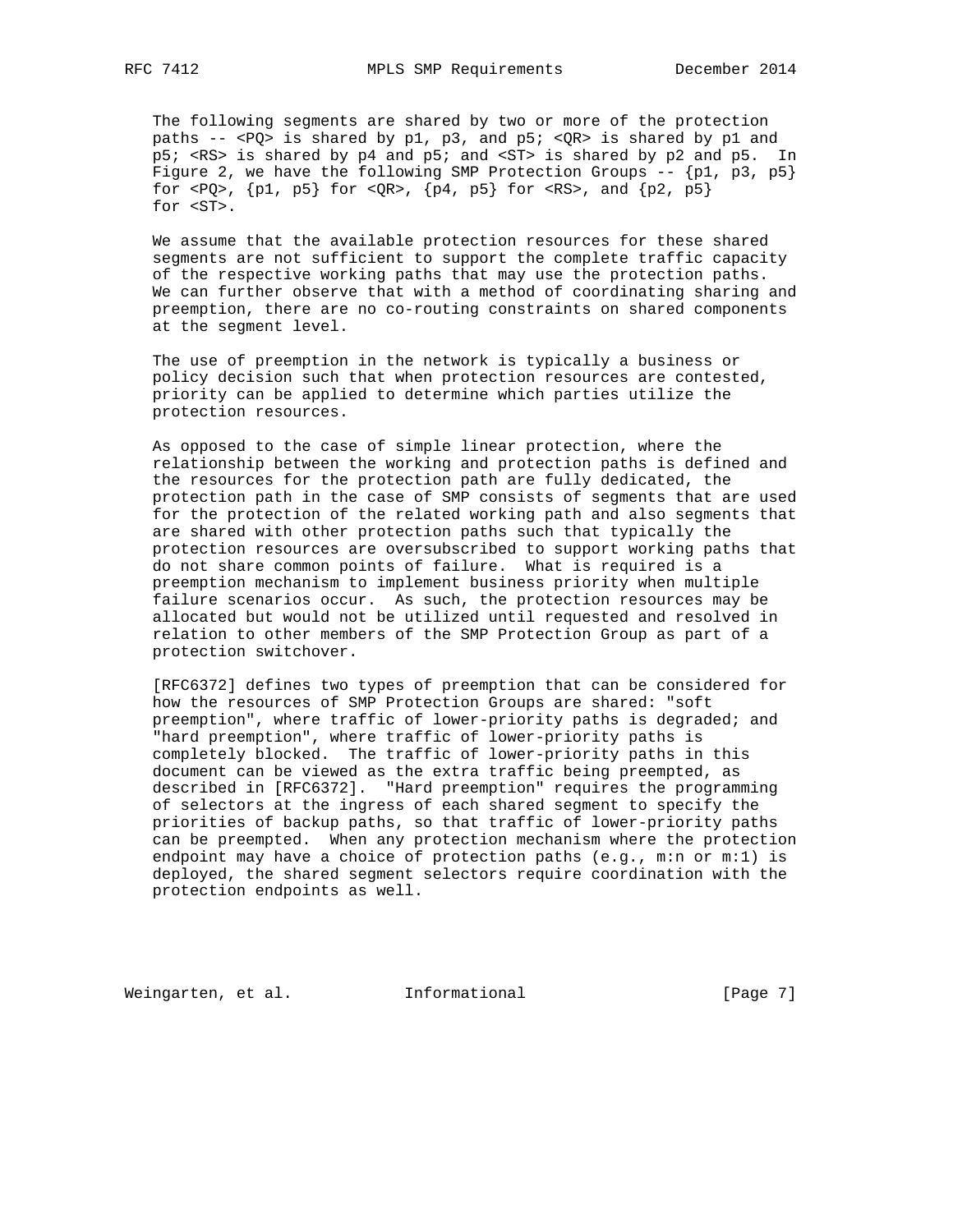Typical deployment of services that use SMP requires various network planning activities. These include the following:

- o Determining the number of working and protection paths required to achieve resiliency targets for the service.
- o Reviewing network topology to determine which working or protection paths are required to be disjoint from each other, and excluding specified resources such as links, nodes, or shared risk link groups (SRLGs).
- o Determining the size (bandwidth) of the shared resource.
- 4.1. Coordination of Resources

 When a protection switch is triggered, the SMP network performs two operations -- switching data traffic over to a protection path and coordinating the utilization of the associated shared resources. Both operations should occur at the same time, or as close together as possible, to provide fast protection. The resource utilization coordination is dependent upon their availability at each of the shared segments.

 When the reserved resources of the shared segments are utilized by a particular protection path, there may not be sufficient resources available for an additional protection path. This then implies that if another working path of the SMP domain triggers a protection switch, the resource utilization coordination may fail. The different working paths in the SMP network are involved in the resource utilization coordination, which is a part of a whole SMP protection switching coordination.

4.2. Control Plane or Data Plane

 As stated in both [RFC6372] and [RFC4428], full control of SMP, including both configuration and the coordination of the protection switching, is potentially very complex. Therefore, it is suggested that this be carried out under the control of a dynamic control plane based on Generalized MPLS (GMPLS) [RFC3945]. Implementations for SMP with GMPLS exist, and the general principles of its operation are well known, if not fully documented.

 However, there are operators, in particular in the transport sector, that do not operate their MPLS-TP networks under the control of a control plane or for other reasons have delegated executive action for resilience to the data plane, and require the ability to utilize

Weingarten, et al. Informational [Page 8]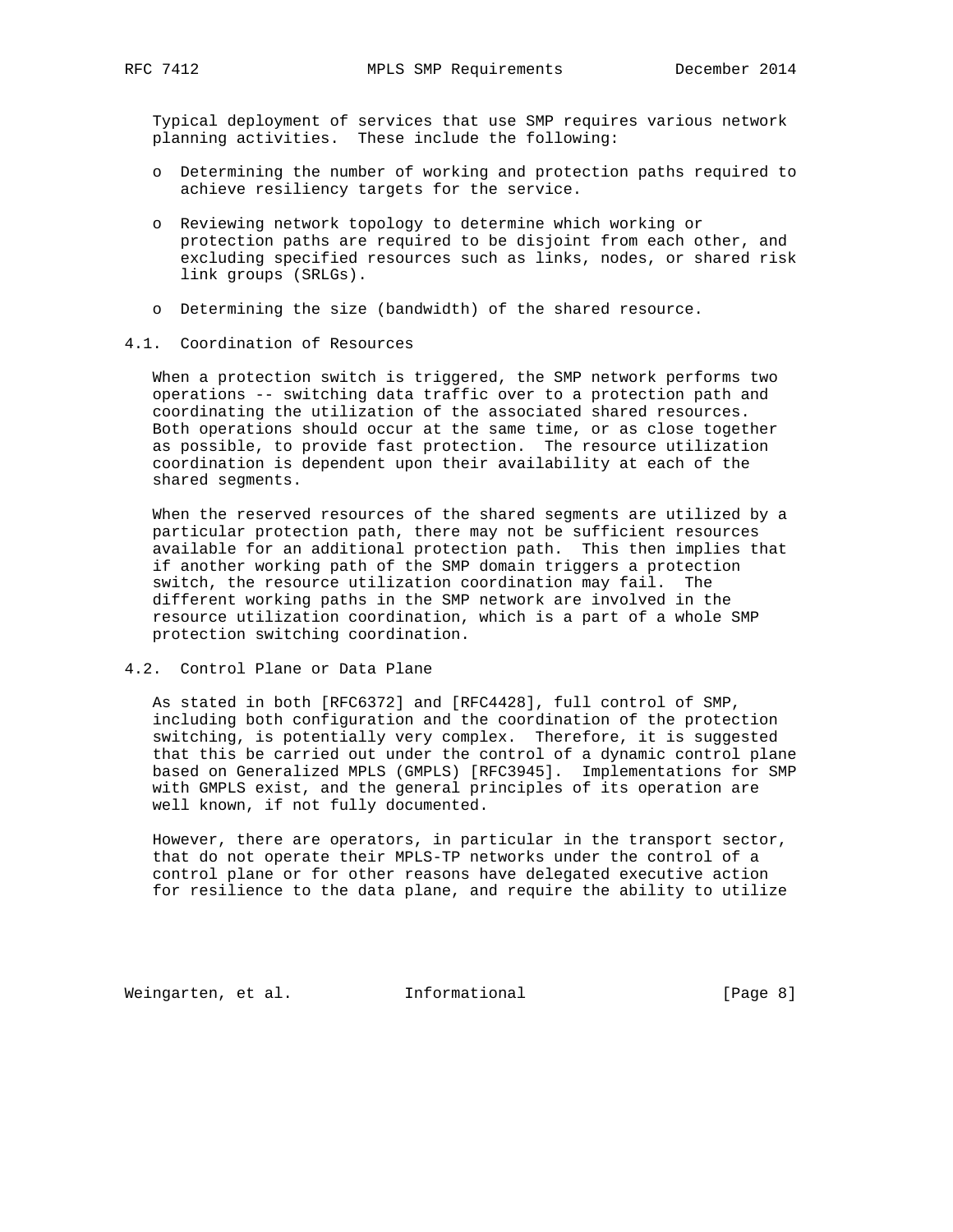SMP protection. For such networks, it is imperative that it be possible to perform all required coordination of selectors and endpoints for SMP via data-plane operations.

5. SMP Network Objectives

5.1. Resource Reservation and Coordination

 SMP is based on pre-configuration of the working paths and the corresponding protection paths. This configuration may be based on either a control protocol or static configuration by the management system. However, even when the configuration is performed by a control protocol, e.g., GMPLS, the control protocol SHALL NOT be used as the primary mechanism for detecting or reporting network failures, or for initiating or coordinating protection switchover. That is, it SHALL NOT be used as the primary resilience mechanism.

 The protection relationship between the working and protection paths SHOULD be configured, and the shared segments of the protection path MUST be identified prior to use of the protection paths. Relative priority for working paths to be used to resolve contention for protection path usage by multiple working paths MAY also be specified ahead of time.

 When a protection switch is triggered by any fault condition or operator command, the SMP network MUST perform two operations - switch data traffic over to a protection path, and coordinate the utilization of the associated shared resources. To provide fast protection, both operations MUST occur at the same time or as close to the same time as possible.

 In the case of multiple working paths failing, the shared resource utilization coordination SHALL be between the different working paths in the SMP network.

5.1.1. Checking Resource Availability for Multiple Protection Paths

 In a hard-preemption scenario, when an endpoint identifies a protection switching trigger and has more than one potential action (e.g., m:1 protection), it MUST verify that the necessary protection resources are available on the selected protection path. The resources may not be available because they have already been utilized for the protection of, for example, one or more higher priority working paths.

Weingarten, et al. 1nformational 1999 [Page 9]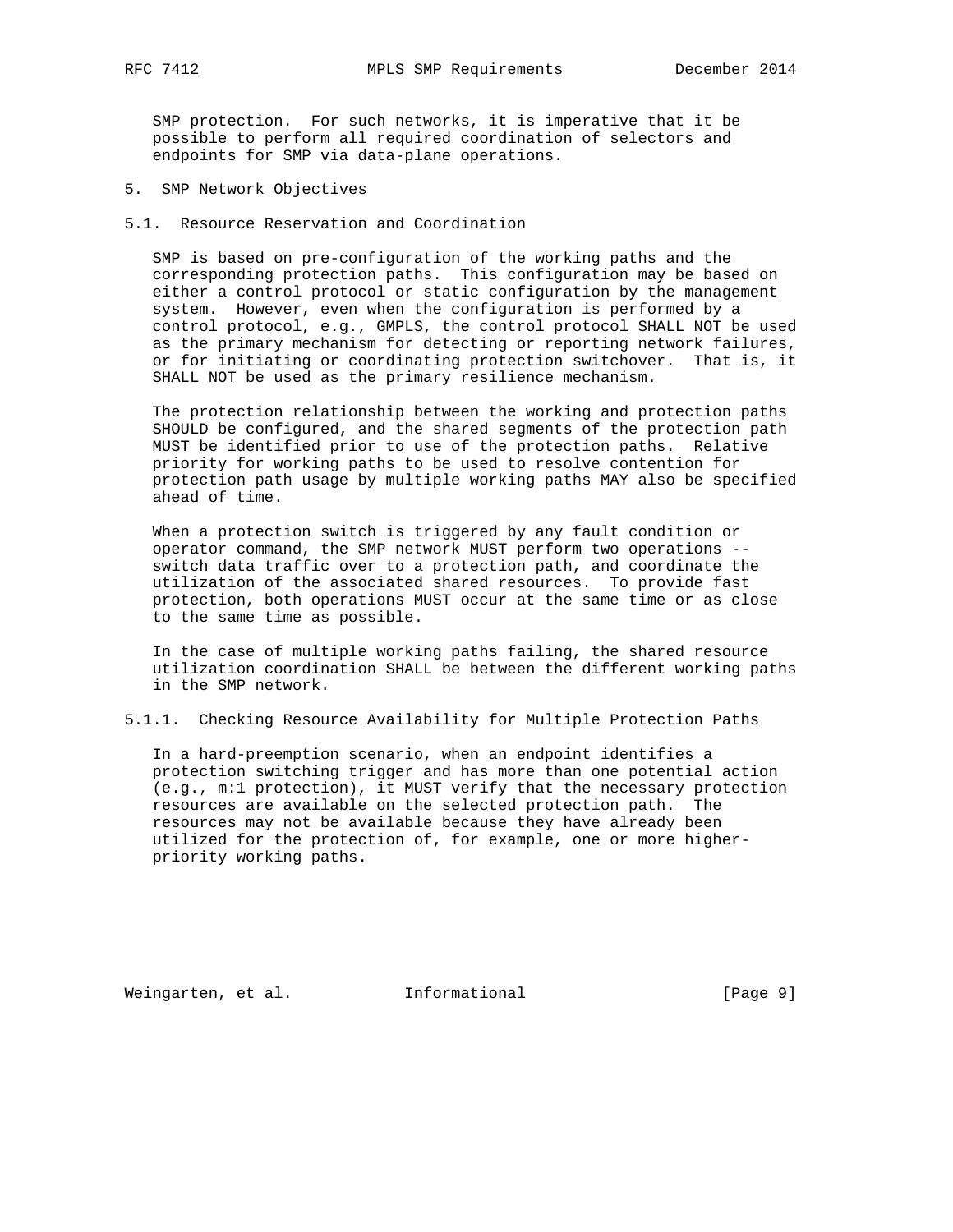## 5.2. Multiple Triggers

 If more than one working path is triggering a protection switch such that a protection segment is oversubscribed, there are two different actions that the SMP network can choose -- soft preemption and hard preemption [RFC6372].

5.2.1. Soft Preemption

 For networks that support multiplexing packets over the shared segments, the requirement is as follows:

- o All of the protection paths MAY be allowed to share the resources of the shared segments.
- 5.2.2. Hard Preemption

 There are networks that require the exclusive use of the protection resources when a protection segment is oversubscribed. Traffic of lower-priority paths is completely blocked. These include networks that support the requirements in [RFC5654], and in particular support Requirement 58. For such networks, the following requirements apply:

- 1. Relative priority MAY be assigned to each of the working paths of an SMP domain. If the priority is not assigned, the working paths are assumed to have equal priority.
- 2. Resources of the shared segments SHALL be utilized by the protection path according to the highest priority amongst those requesting use of the resources.
- 3. If multiple protection paths of equal priority are requesting the shared resources, the resources SHALL be utilized on a first come first served basis. Traffic of the protection paths that request the shared resources late SHALL be preempted. In order to cover the situation where the first come first served principle cannot resolve the contention among multiple equal-priority requests, i.e., when the requests occur simultaneously, tie-breaking rules SHALL be defined in the scope of an SMP domain.
- 4. If a higher-priority path requires the protection resources that are being utilized by a lower-priority path, the resources SHALL be utilized by the higher-priority path. Traffic with the lower priority SHALL be preempted.

Weingarten, et al. 1nformational [Page 10]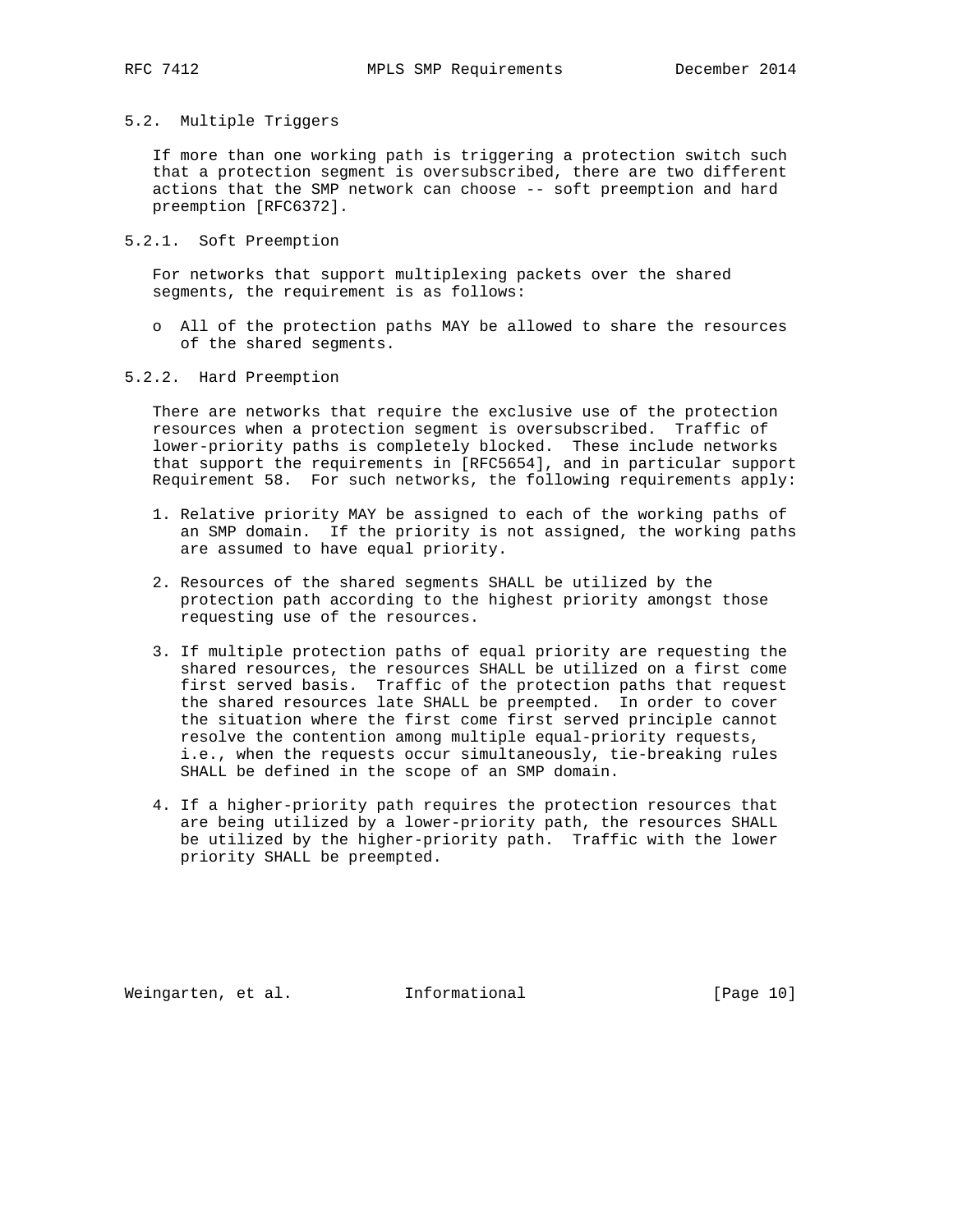- 5. Once resources of shared segments have been successfully utilized by a protection path, the traffic on that protection path SHALL NOT be interrupted by any protection traffic whose priority is equal to or lower than the protecting path currently in use.
- 6. During preemption, shared segment resources MAY be used by both existing traffic (that is being preempted) and higher-priority traffic.

### 5.3. Notification

 When a working path endpoint has a protection switch triggered, it SHOULD attempt to switch the traffic to the protection path and request the coordination of the shared resource utilization. If the necessary shared resources are unavailable, the endpoints of the requesting working path SHALL be notified of protection switchover failure, and switchover will not be completed.

 Similarly, if preemption is supported and the resources currently utilized by a particular working path are being preempted, then the endpoints of the affected working path whose traffic is being preempted SHALL be notified that the resources are being preempted. As described in [RFC6372], the event of preemption may be detected by Operations, Administration, and Maintenance (OAM) and reported as a fault or a degradation of traffic delivery.

# 5.4. Reversion

 When the condition that triggered the protection switch is cleared, it is possible to either revert to using the working path resources or continue to utilize the protection resources. Continuing the use of protection resources allows the operator to delay the disruption of service caused by the switchover until periods of lighter traffic. The switchover would need to be performed via an explicit operator command, unless the protection resources are preempted by a higher priority fault. Hence, both automatic and manual revertive behaviors MUST be supported for hard preemption in an SMP domain. Normally, the network should revert to use of the working path resources in order to clear the protection resources for protection of other path triggers. However, the protocol MUST support non-revertive configurations.

### 5.5. Protection Switching Time

 Protection switching time refers to the transfer time (Tt) defined in [G.808.1] and recovery switching time defined in [RFC4427], and is defined as the interval after a switching trigger is identified until the traffic begins to be transmitted on the protection path. This

Weingarten, et al. 1nformational [Page 11]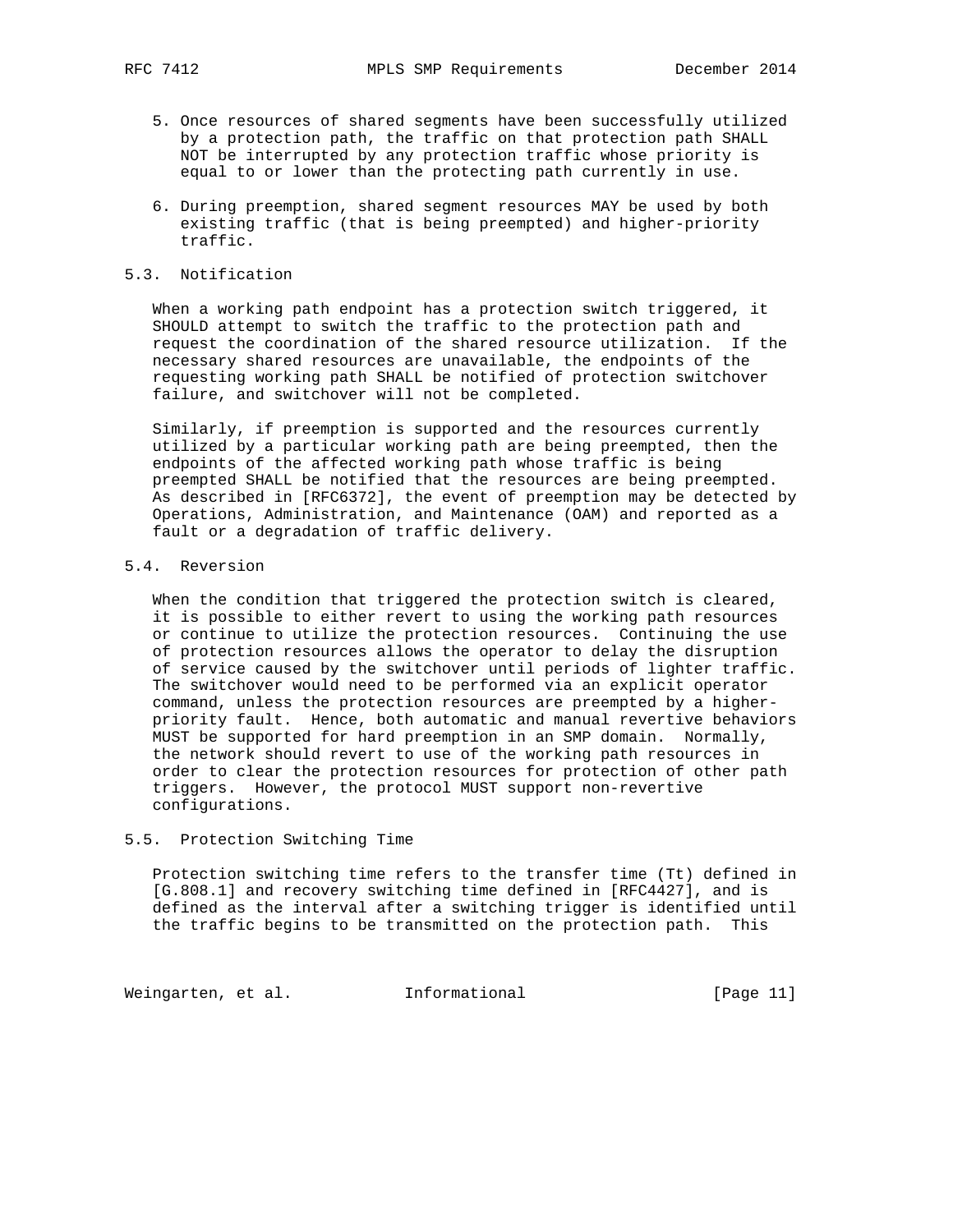time does not include the time needed to initiate the protection switching process after a failure occurred, and the time needed to complete preemption of existing traffic on the shared segments as described in Section 4.2. The time needed to initiate the protection switching process, which is known as detection time or correlation time in [RFC4427], is related to the OAM or management process, but the time needed to complete preemption is related to the actions within an SMP domain. Support for a protection switching time of 50 ms is dependent upon the initial switchover to the protection path, but the preemption time SHOULD also be taken into account to minimize total service interruption time.

 When triggered, protection switching action SHOULD be initiated immediately to minimize service interruption time.

## 5.6. Timers

 In order to prevent multiple switching actions for a single switching trigger, when there are multiple layers of networks, SMP SHOULD be controlled by a hold-off timer that would allow lower-layer mechanisms to complete their switching actions before invoking SMP protection actions as described in [RFC6372].

 In order to prevent an unstable recovering working path from invoking intermittent switching operations, SMP SHOULD employ a Wait-To-Restore timer during any reversion switching, as described in [RFC6372].

#### 5.7. Communication Channel and Fate-Sharing

 SMP SHOULD provide a communication channel, along the protection path, between the endpoints of the protection path, to support fast protection switching.

 SMP in hard-preemption mode SHOULD include support for communicating information to coordinate the use of the shared protection resources among multiple working paths. The message encoding and communication channel between the nodes of the shared protection resource and the endpoints of the protection path are out of the scope of this document.

Bidirectional protection switching SHOULD be supported in SMP.

Weingarten, et al. Informational [Page 12]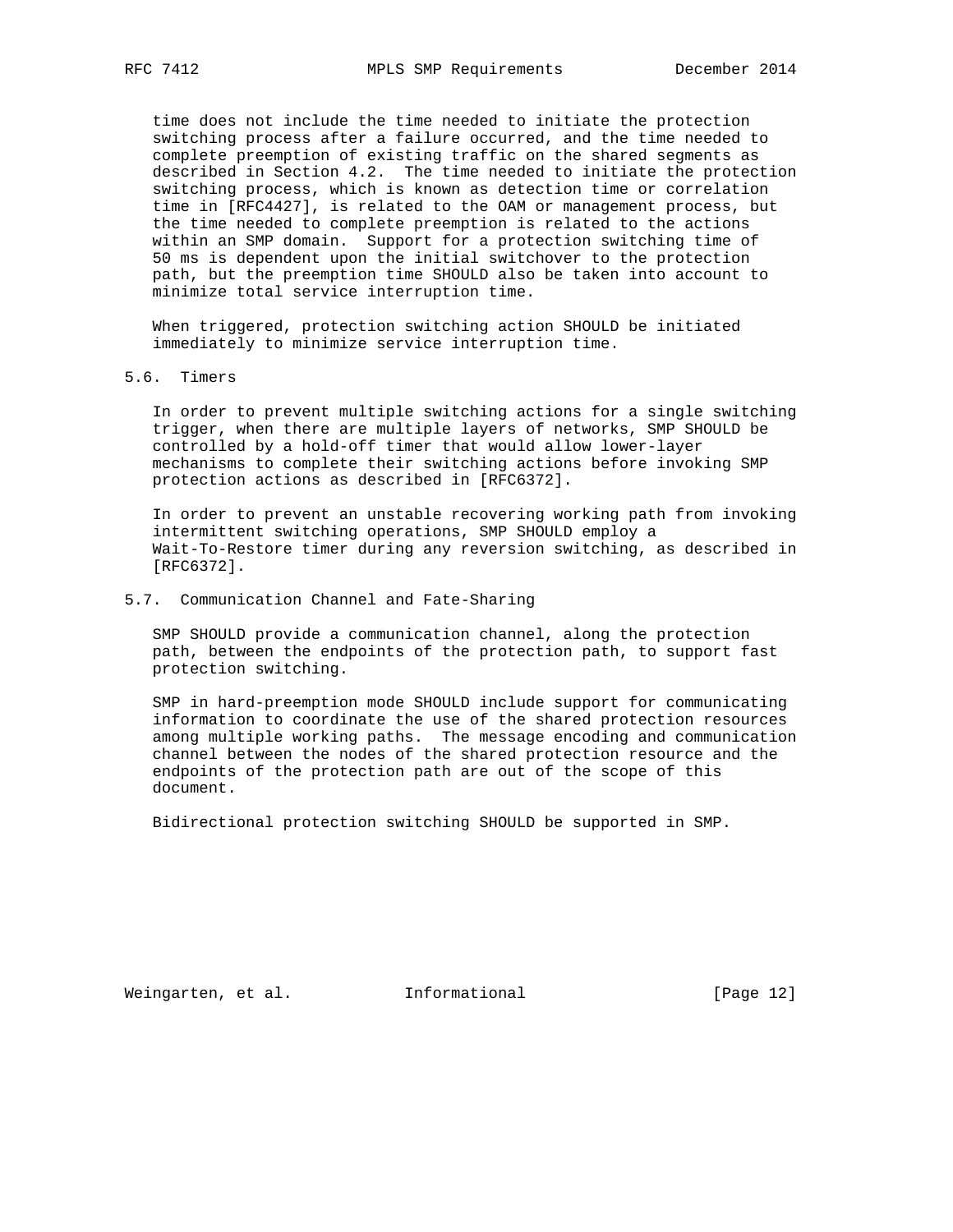6. Manageability Considerations

 The network management architecture and requirements for MPLS-TP are specified in [RFC5951]. They derive from the generic specifications described in ITU-T G.7710/Y.1701 [G.7710] for transport technologies. This document does not introduce any new manageability requirements beyond those covered in those documents.

7. Security Considerations

 General security considerations for MPLS-TP are covered in [RFC5921]. The security considerations for the generic associated control channel are described in [RFC5586].

 Security considerations for any proposed solution should consider exhaustion of resources related to preemption, especially by a malicious actor as a threat vector against which the resources should be protected. Protections should also be considered to prevent a malicious actor from attempting to create an alternate path on which to force traffic from a sensor/device, thereby enabling pervasive monitoring [RFC7258].

- 8. Normative References
	- [RFC2119] Bradner, S., "Key words for use in RFCs to Indicate Requirement Levels", BCP 14, RFC 2119, March 1997, <http://www.rfc-editor.org/info/rfc2119>.
	- [RFC3945] Mannie, E., Ed., "Generalized Multi-Protocol Label Switching (GMPLS) Architecture", RFC 3945, October 2004, <http://www.rfc-editor.org/info/rfc3945>.
	- [RFC4426] Lang, J., Ed., Rajagopalan, B., Ed., and D. Papadimitriou, Ed., "Generalized Multi-Protocol Label Switching (GMPLS) Recovery Functional Specification", RFC 4426, March 2006, <http://www.rfc-editor.org/info/rfc4426>.
	- [RFC4427] Mannie, E., Ed., and D. Papadimitriou, Ed., "Recovery (Protection and Restoration) Terminology for Generalized Multi-Protocol Label Switching (GMPLS)", RFC 4427, March 2006, <http://www.rfc-editor.org/info/rfc4427>.
	- [RFC4428] Papadimitriou, D., Ed., and E. Mannie, Ed., "Analysis of Generalized Multi-Protocol Label Switching (GMPLS)-based Recovery Mechanisms (including Protection and Restoration)", RFC 4428, March 2006, <http://www.rfc-editor.org/info/rfc4428>.

Weingarten, et al. 1nformational 1999 [Page 13]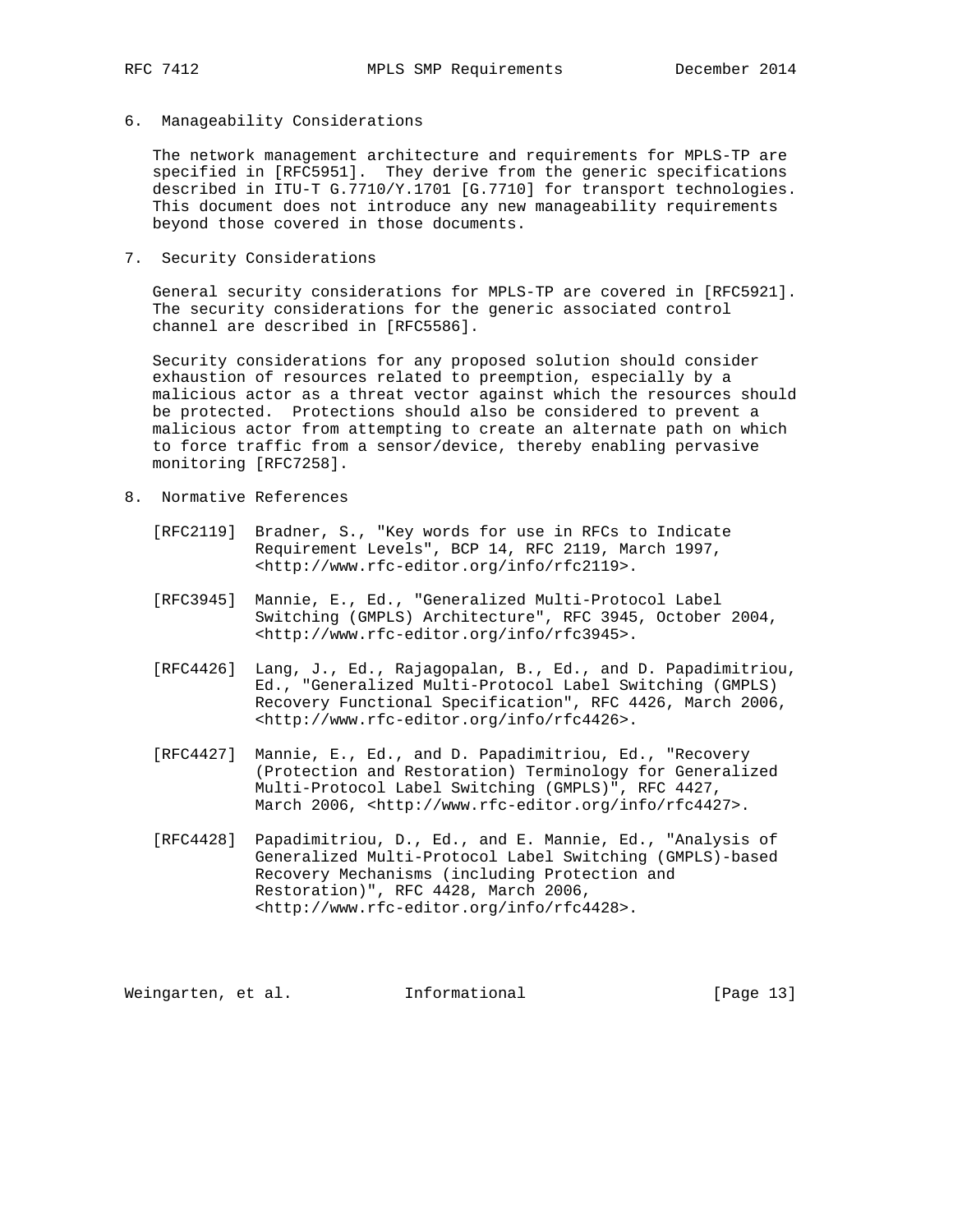- [RFC5586] Bocci, M., Ed., Vigoureux, M., Ed., and S. Bryant, Ed., "MPLS Generic Associated Channel", RFC 5586, June 2009, <http://www.rfc-editor.org/info/rfc5586>.
- [RFC5654] Niven-Jenkins, B., Ed., Brungard, D., Ed., Betts, M., Ed., Sprecher, N., and S. Ueno, "Requirements of an MPLS Transport Profile", RFC 5654, September 2009, <http://www.rfc-editor.org/info/rfc5654>.
- [RFC5921] Bocci, M., Ed., Bryant, S., Ed., Frost, D., Ed., Levrau, L., and L. Berger, "A Framework for MPLS in Transport Networks", RFC 5921, July 2010, <http://www.rfc-editor.org/info/rfc5921>.
- [RFC5951] Lam, K., Mansfield, S., and E. Gray, "Network Management Requirements for MPLS-based Transport Networks", RFC 5951, September 2010, <http://www.rfc-editor.org/info/rfc5951>.
- [RFC6372] Sprecher, N., Ed., and A. Farrel, Ed., "MPLS Transport Profile (MPLS-TP) Survivability Framework", RFC 6372, September 2011, <http://www.rfc-editor.org/info/rfc6372>.
- [RFC6378] Weingarten, Y., Ed., Bryant, S., Osborne, E., Sprecher, N., and A. Fulignoli, Ed., "MPLS Transport Profile (MPLS-TP) Linear Protection", RFC 6378, October 2011, <http://www.rfc-editor.org/info/rfc6378>.
- [RFC7258] Farrell, S. and H. Tschofenig, "Pervasive Monitoring Is an Attack", BCP 188, RFC 7258, May 2014, <http://www.rfc-editor.org/info/rfc7258>.
- [RFC7271] Ryoo, J., Ed., Gray, E., Ed., van Helvoort, H., D'Alessandro, A., Cheung, T., and E. Osborne, "MPLS Transport Profile (MPLS-TP) Linear Protection to Match the Operational Expectations of Synchronous Digital Hierarchy, Optical Transport Network, and Ethernet Transport Network Operators", RFC 7271, June 2014, <http://www.rfc-editor.org/info/rfc7271>.
- [G.7710] International Telecommunication Union, "Common equipment management function requirements", ITU-T Recommendation G.7710/Y.1701, February 2012.
- [G.808.1] International Telecommunication Union, "Generic Protection Switching - Linear trail and subnetwork protection", ITU-T Recommendation G.808.1, May 2014.

Weingarten, et al. 1nformational 1999 [Page 14]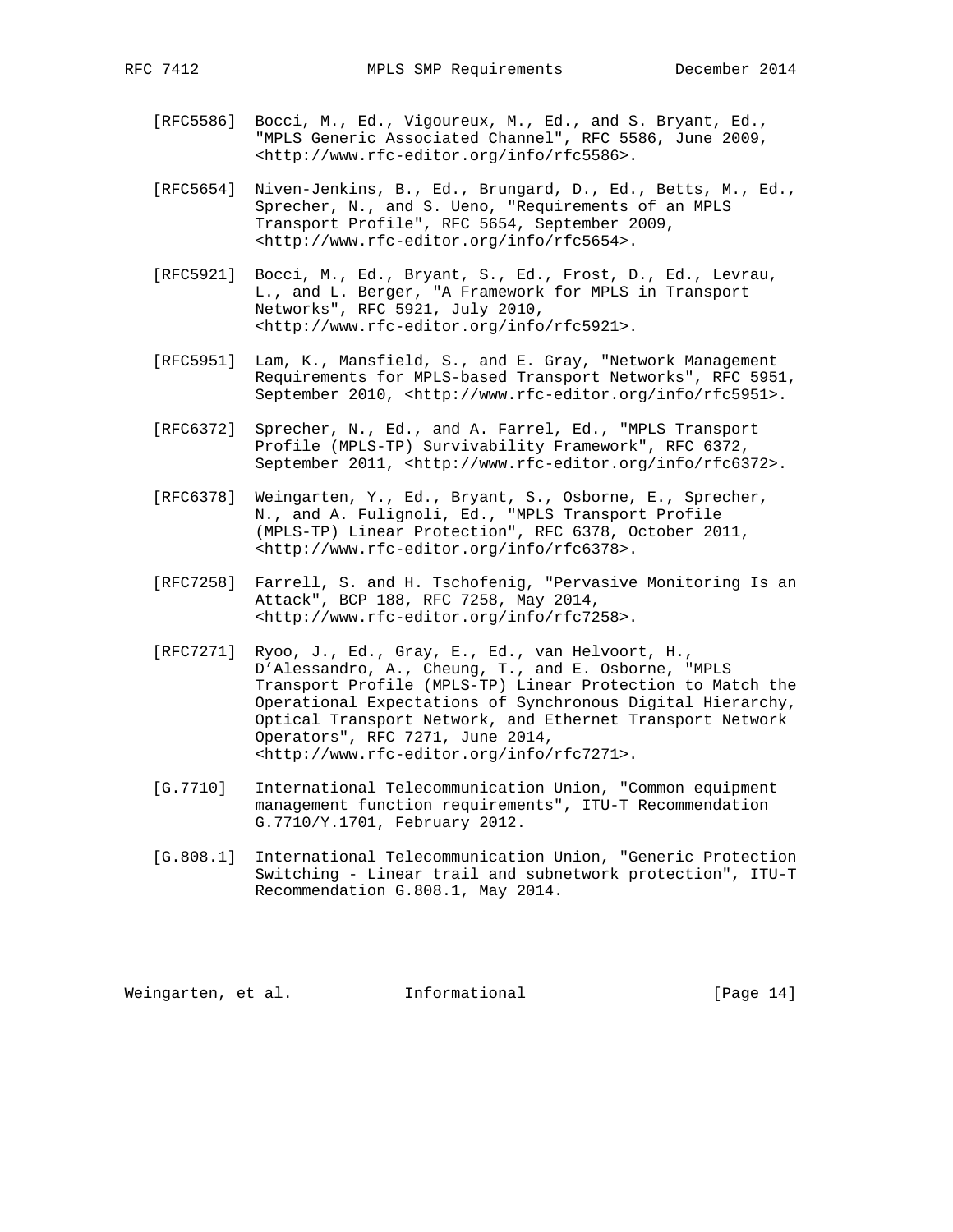Acknowledgements

 This document is the outcome of discussions on Shared Mesh Protection for MPLS-TP. The authors would like to thank all contributors to these discussions, and especially Eric Osborne for facilitating them.

 We would also like to thank Matt Hartley for working on the English review and Lou Berger for his valuable comments and suggestions on this document.

Contributors

 David Allan Ericsson EMail: david.i.allan@ericsson.com

 Daniel King Old Dog Consulting EMail: daniel@olddog.co.uk

 Taesik Cheung ETRI EMail: cts@etri.re.kr

Weingarten, et al. 1nformational 1999 [Page 15]